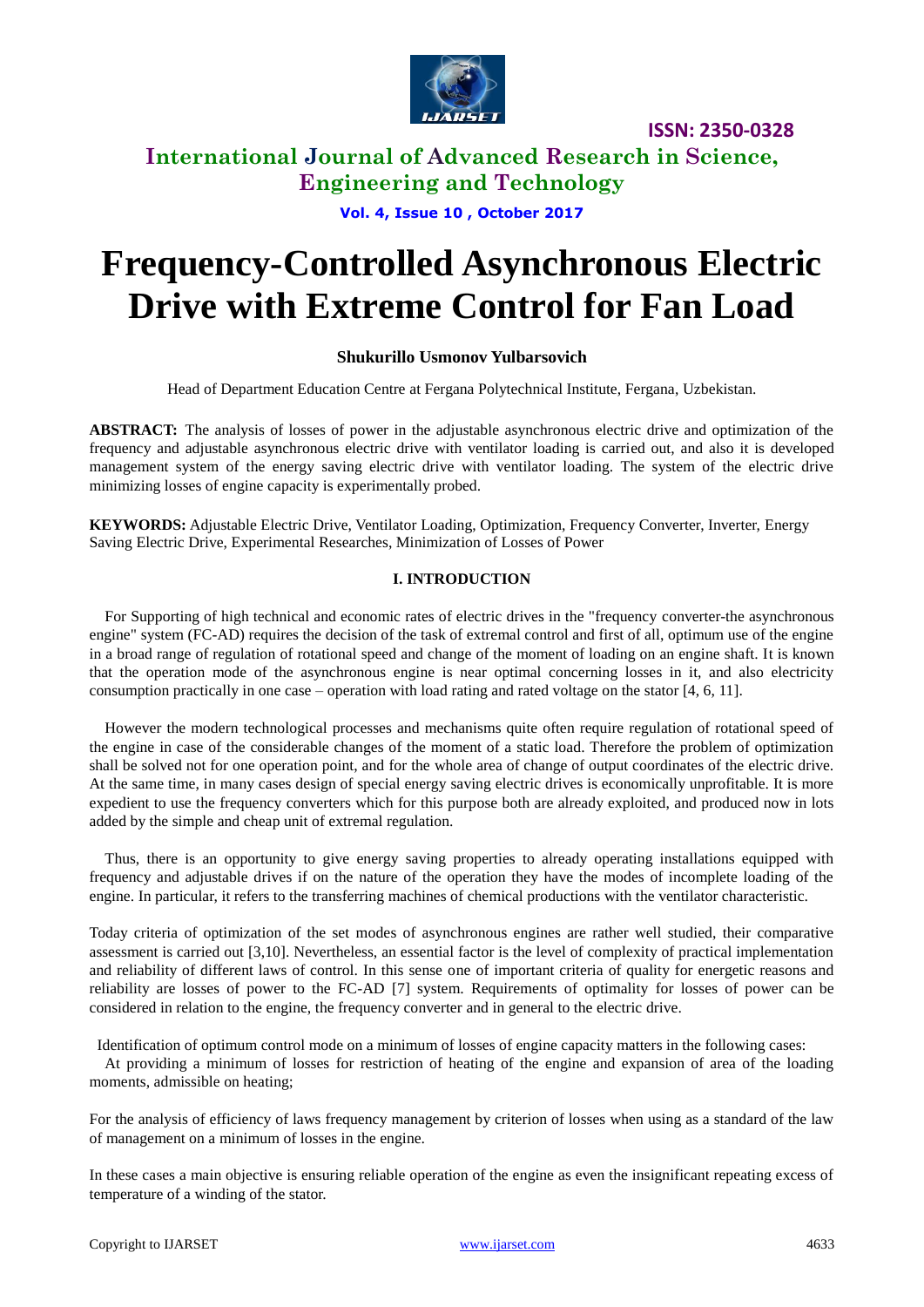

### **International Journal of Advanced Research in Science, Engineering and Technology**

#### **Vol. 4, Issue 10 , October 2017**

From a position of ensuring economic and reliable work of FC problem definition of optimization of his modes of operation by criterion of minimization of losses of power of the converter is expedient.

Optimization of the modes of the electric drives on a minimum of losses of power in the FC-AD system makes a practical sense when reviewing the electric drive as customer of the electric power. At the same time it is important to know in what ratio to a condition of a minimum of losses in system there are losses in the asynchronous engine and the frequency converter.

We will consider one of possible problem definitions of optimization of the frequency and adjustable electric drive on losses of power to HELL for which the operation mode with the constant or slow changing moment of loading on a shaft is the main [7].

#### **II. METHODOLOGY**

The analysis of losses of power in the adjustable asynchronous electric drive. Potential opportunities for reduction of losses in electrical machines are defined in the analysis of component losses depending on an operation mode of the electric drive [6].

Generally, conveniently represents losses of power in engines the amount of losses ΔPc, not depending on loading (continuous losses), and losses ∆Рυ, the engines (variable losses) determined by loading:

$$
\Delta P_{\Sigma} = \Delta P_{\mathbf{c}} + \Delta P_{\mathbf{v}}.\tag{1}
$$

Continuous losses of power includes losses in steel  $\Delta P_s$ , mechanical  $\Delta P_w$  and from a magnetization current  $\Delta P_o$ . Losses in steel depend on amplitude and the frequency of change of a magnetic flux:

$$
\Delta P_{\rm st} = \Delta P_{\rm st,n}(f/f_n)^{\beta} (\Phi/\Phi_n)^2 \tag{2}
$$

where  $\beta = ... 1.5$  indicator depending on brand electrotechnical became 1.2. Mechanical losses depend on the angular speed of rotation of engines

$$
\Delta P_{\rm M} = \Delta P_{\rm M.H}(\omega/\omega_{\rm H})^n, \tag{3}
$$

In fig. 1, the equivalent circuit AD is shown in case of the frequency control. In asynchronous engines there is no special drive winding intended for creation of a magnetic flux. The magnetic flux AD is created by the reactive component I0 of current of the stator (fig. 1) called by a magnetization current. Therefore for AD of loss from a magnetization current

$$
\Delta P_0 = I_0^2 r_1,\tag{4}
$$



**Figure. 1.** The circuit of asynchronous engine substitution in case of the frequency control.

where  $r_1$ – the pure resistance of a winding of the stator.

Variable losses ∆Рυ are defined by losses in copper which are proportional to a square of current of loading and the pure resistance of windings. For asynchronous engines variable losses consist of losses in windings of the stator and a rotor minus losses from a magnetization current. By operation in a zone of small slidings follows that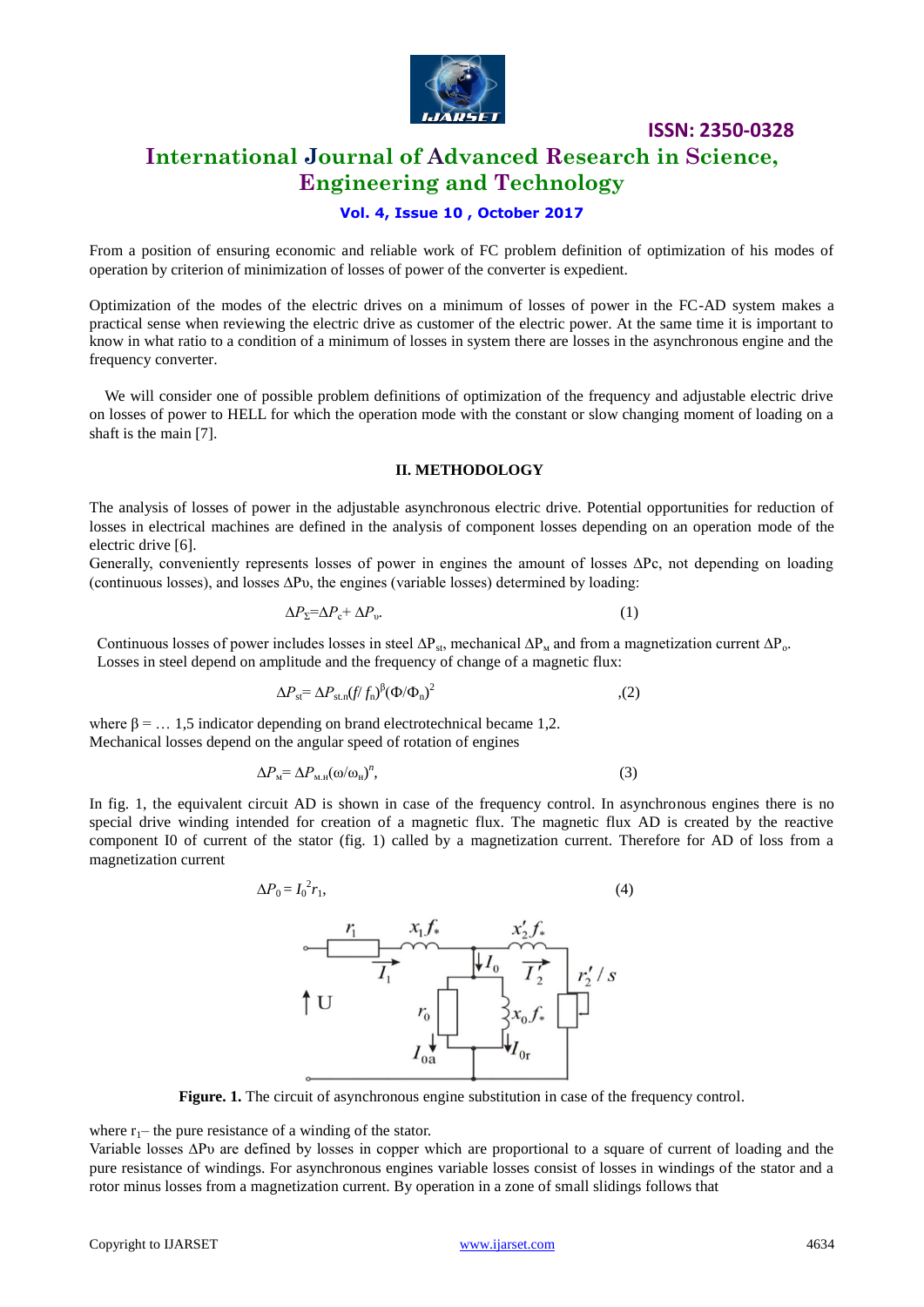

# **ISSN: 2350-0328 International Journal of Advanced Research in Science, Engineering and Technology**

#### **Vol. 4, Issue 10 , October 2017**

$$
I_1^2 \approx I_2'^2 + I_0^2, \tag{5}
$$

Where  $I_1$  – stator current AD; – the rotor current brought to the stator AD. Therefore for asynchronous engines

$$
\Delta P_{v} = 3 I'_{2}^{2} (r_{1} + r'_{2}), \tag{6}
$$

Where – brought to the rotor phase resistance stator.

For the further analysis it is convenient to pass to the relative units – to the attitude of the current variable value towards its rated value. We will designate the variables expressed in the relative units in further the additional character "\*", for example  $\omega_* = \omega/\omega_{\text{H}}$ ;  $I_{2*} = I_2/I_{2\text{H}}$ ;  $I_{0*} = I_0/I_{0\text{H}}$ . We will designate the relative value of component losses for a rated operation mode of electro motors as follows:

$$
k_{v*} = \Delta P_{vu} / \Delta P_{\Sigma H}; k_{c*} = \Delta P_{c,H} / \Delta P_{\Sigma H}; k_{cr*} = \Delta P_{cr,H} / \Delta P_{\Sigma H}; k_{v*} = \Delta P_{o,H} / \Delta P_{\Sigma H}; k_{M*} = \Delta P_{M,H} / \Delta P_{\Sigma H}.
$$
 (7)  

$$
\Delta P_{v*} = k_{v*} I^2; \Delta P_{c*} = k_{0*} I^2_{0*} + k_{cr*} f^2_{v*} \Phi^2_{v*} + k_{M*} \omega^2_{v*}.
$$
 (8)

Connection between current of loading and the moment on a shaft of the engine has the form:

$$
M = c\Phi I_2' \sin\varphi_2,\tag{9}
$$

where  $\varphi_2$  – a corner between vectors of current of I  $_2$  and a magnetic flux F (current of magnetization of I0). For small sliding motion according to the vector chart it is possible it is accepted that  $\varphi_2 \approx \pi/2$ . Therefore in relative units the interrelation between the moment on a shaft, current of loading and a magnetic flux in an air gap has an appearance:

 $M^* = I^* \Phi^*$ . (10)

For asynchronous machines angular speed of a rotor it is proportional to stator current frequency:

$$
\omega_* = f_*(1-s),\tag{11}
$$

where s– sliding of a rotor concerning the field of the stator.

Taking into account (11) ratios (7) and (8) for losses it is possible to write down as follows:

$$
\Delta P_{v^*} = k_{v^*} \mu^2 \ast \Phi^2 \ast; \tag{12}
$$

$$
\Delta P_{v^*} = k_0 I_{v^*}^2 + k_{cr^*} \omega^{\beta} I_{v^*} \Phi^2 + k_{M^*} \omega^n. \tag{13}
$$

 $I_1^2 \approx I_2^2 + I_3^2$ , (5)<br>
Where  $I_1 =$  minor cancel AD,  $\Delta E_2 = I_3^2$ ,  $\Delta E_3 = I_4^2$  (i)<br>
Therefore for any absorption control of the minimal entire is the relation in the arriver is entirely absorption of the composite By operation of the electric drive coordinates of mechanical movement of M and ω therefore the varied variables allowing to change losses in case of the preset values of M and ω are only the magnetization current of I0 and a magnetic flux F are usually known. Connection between these values, is defined by a magnetization curve [5,8]. If the engine works at the line section of a magnetization curve  $(I_0 = F)$ , then the flow in case of which losses are minimum, is defined from a condition

$$
d\Delta P_{\Sigma} * d\Phi_* = 0,\tag{14}
$$

$$
\text{ord}\Delta P_{\mathbf{c}^*}/d\Phi = -d\Delta P_{\mathbf{v}^*}/d\Phi.
$$
 (15)

From  $(12) - (15)$  we receive that

$$
d\Delta P_{v^*}/d\Phi_* = -2k_{v^*}M^2 \Phi^3; \tag{16}
$$

$$
d\Delta P_{v^*}/d\Phi_* = 2\Phi_*(k_{v^*} + k_{cr}\omega^{\beta_*}).\tag{17}
$$

At the joint decision  $(15) - (17)$  we receive value of a stream at which losses in the engine are minimum for preset values of M  $*$  and  $\omega^*$ :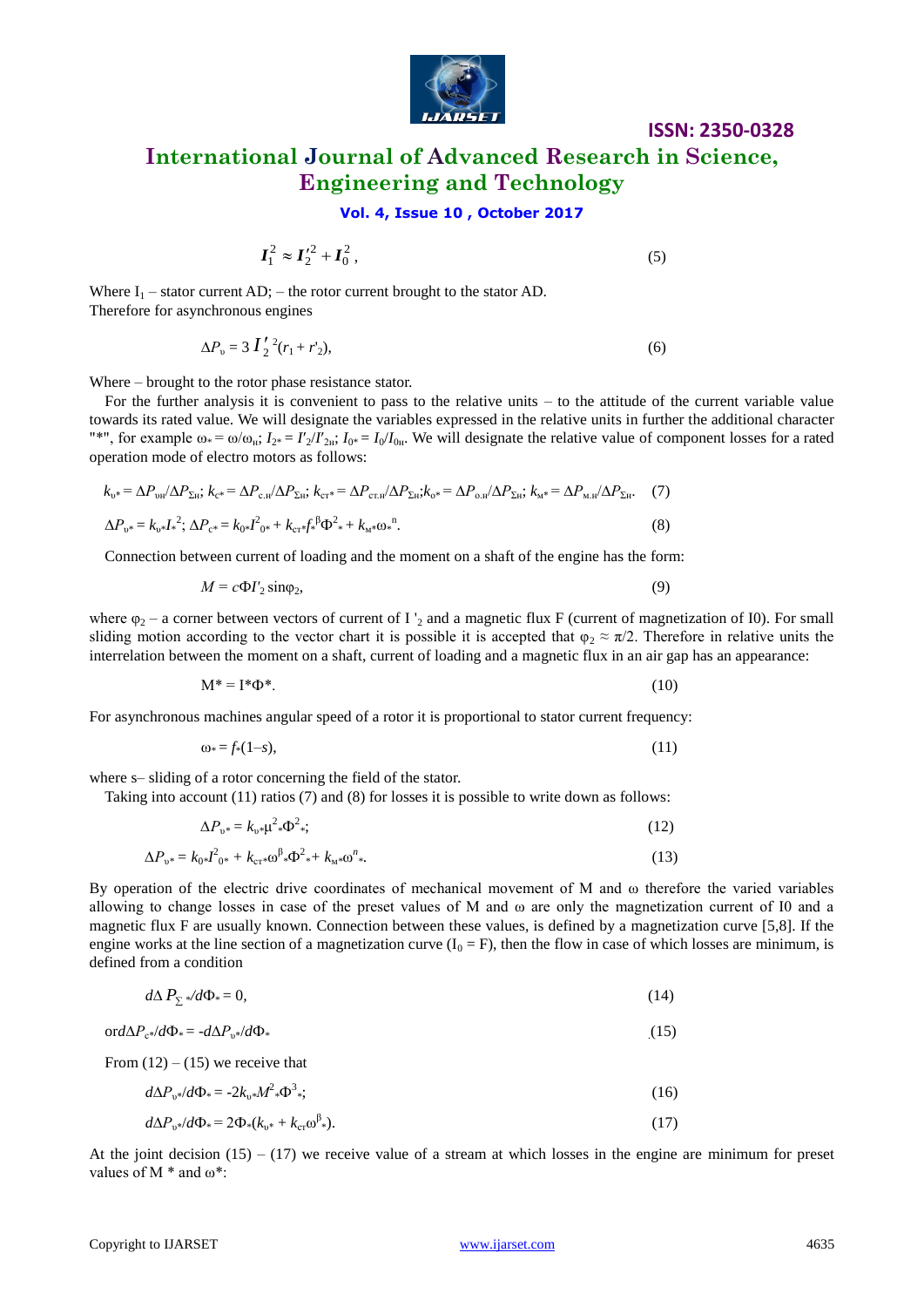

## **International Journal of Advanced Research in Science, Engineering and Technology**

**Vol. 4, Issue 10 , October 2017**

$$
\Phi_{\text{on}T^*}^2 = M_* \sqrt{\frac{k_{\nu^*}}{k_{0^*} + k_{\text{cr}^*} \omega_*^{\beta}}} \ . \tag{18}
$$

We will receive full losses for an optimum stream from  $(12)$  and  $(13)$  when performing a condition  $(18)$ 

$$
\Delta P_{\sum \min^*} = 2M_* \sqrt{k_{v^*}} \left( k_{0^*} + k_{\text{cr}^*} \omega^{\beta} \right) + k_{M^*} \omega^{\beta} . (19)
$$

Losses in engines at a nominal stream are defined from (12) and (13) for  $\Phi^* = 1$ 

$$
\Delta P_{\Sigma^*} = M_*^2 k_{v^*} + k_{v^*} + k_{\text{cr}} k \omega^{\beta} + k_{M^*} \omega^{\beta}.
$$
 (20)

With use of expressions (19) and (20) we will analyze change of losses in the engine in various operating conditions of the electric drive.

1. The engine works at rated speed ( $\omega^* = 1$ ) with various moments on a shaft (M  $* = \text{var}$ ). For  $M = Mn (M^* = 1)$ 

$$
\Delta P_{\Sigma^*} = k_{v^*} + k_{0^*} + k_{cr^*} + k_{w^*};\tag{21}
$$

$$
\Delta P_{\sum \min^*} = 2\sqrt{k_{\nu^*}} \left( k_{\nu^*} + k_{cm^*} \right) + k_{\mu^*}.
$$
 (22)

These losses differ slightly as (21) characterizes nominal power setting which with power the point of view is near optimal with losses (22).

During the work in the idling mode (M  $* \approx 0$ )

$$
\Delta P_{\Sigma^*} = k_{0^*} + k_{\rm cr} + k_{\rm M*};\tag{23}
$$

$$
\Delta P_{\Sigma^{\rm min}*} \approx k_{\rm M*}.
$$

Thus, regulation of a flow in case of an alternating load and constant speed of the electric drive allows to reduce losses by value no more (kv\* + kst \*) time that makes 20 ... 50% of complete losses in the rated mode.

2. The electric drive provides regulation of speed of the engine ( $\omega^*$  = to var) in case of the rated moment on a shaft  $(M * = 1)$ .

For rated speed ( $\omega^*$  = 1) ratios (21) and (22) are fair. For small speed ( $\omega^*$   $\approx$  0) these ratios have an appearance:

$$
\Delta P_{\Sigma^*} \approx k_{\nu^*} + k_{\sigma^*};
$$
\n
$$
\Delta P_{\Sigma \text{min}^*} \approx 2 \sqrt{k_{\nu^*} k_{0^*}}.
$$
\n(26)

It will easily be convinced that in case of kv\* = k0 \* values  $\Delta P\Sigma^* = P\Sigma$ min \* i.e. if rated values of variable losses kυ\* and losses from k0 magnetization current \* are identical, then opportunities for lowering of summary losses are absent here.

 $\Phi_{\text{grav}} = M_2 \sqrt{\frac{K_{\text{grav}}}{K_{\text{grav}}} + \frac{K_{\text{grav}}}{K_{\text{grav}}}$  (18)<br>
We will access the fill bests for an optimum stream from 12) and (13) when performing a condition (16)<br>  $\Delta P_{\text{Z}-\text{min}} = 2M_2 \sqrt{k_{\text{av}}} \left( k_{\text{av}} + k_{\text{av}} \omega R^2 + 19$ Optimization of the frequency and adjustable asynchronous electric drive with ventilator loading. In the frequency and adjustable asynchronous electric drive implementation of methods of minimization of losses is more complex challenge as formation of a flow in the asynchronous machine requires use of special sensors or difficult control algorithms [9,12].

If saturation of a magnetic conductor isn't considered, then:

$$
\Phi_* = E_* / f_*,\tag{27}
$$

i.e. regulation of a stream assumes need of maintenance of the required E\*/f\* ratio. According to (18) magnetic flux of  $\Phi_{\text{opt}}$  \* is defined by the M moment \* on an engine shaft

$$
M_* = \Phi_* I'_2 * \sin \varphi_2, \tag{28}
$$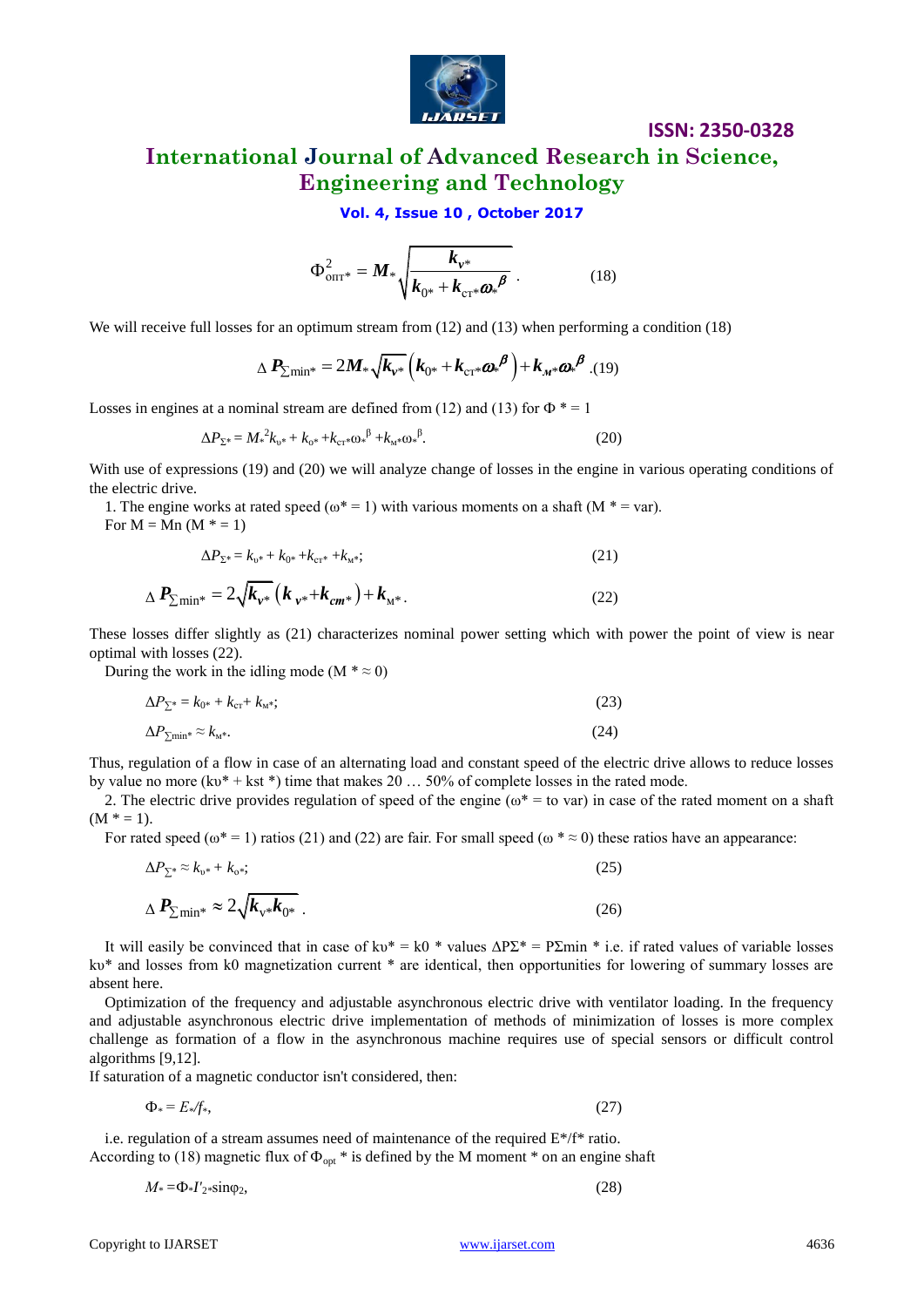

# **International Journal of Advanced Research in Science, Engineering and Technology**

### **Vol. 4, Issue 10 , October 2017**

where  $\varphi$ 2– a corner between  $\Phi^*$  and I' 2 \* which at small values of sliding of s is equal approximately  $\pi/2$ , i.e.

$$
M_{*} \approx \Phi_{*} I'_{2*} \tag{29}
$$
\n
$$
\Phi_{\text{on} *} \approx I_{2'} \sqrt{\frac{k_{v*}}{k_{v*} + k_{\text{cr}*} \omega_{*} \beta}} \tag{30}
$$

 $U_{opt}^*$  tension size this stream, necessary for creation, pays off as follows:

$$
U_* = E_* + I_1 * Z_1 * \approx \Phi_* f_* + I_1 * Z_1 * \tag{31}
$$

 $\text{where } z_{1^*} = \sqrt{r_{1^*}^2 + (f_*x_{1^*})^2} \text{; } z_{1^*} = z_1 / z_{1_H} \text{; } r_{1^*} = r_1 / z_{1_H} \text{; } x_{1^*} = x_1 / z_{1_H} \text{; } z_{1_H} = U_H / I_H \text{.}$ 

In the asynchronous electric drive with ventilator loading, the moment on a shaft HELL is a single-valued function of rotational speed of the engine. In this case a magnetic flux of  $\Phi_{opt}$  \* and  $U_{opt}$  respectively tension \* are defined only by angular speed ω\* and f\* frequency.

If we take into account that  $\omega^* \approx f^*$ , then, for the mechanism with the ventilator moment of resistance (M  $^* \approx \omega^* 2$ )

$$
\Phi_{\text{on}r^*} \approx f_* \sqrt[4]{\frac{k_{\nu^*}}{k_{\nu^*} + k_{cm^*}f_*^{\beta}}}
$$
 (32)

The approximate type of dependences of Fopt \* (\*) and Uopt \* (f \*) for M  $* = \omega^2$  \* is shown to f in fig. 2.



Figure. 2. Diagrams of dependence of the relative values of a magnetic flux.

and tension from the frequency of  $\Phi_{opt}$  \* (f \*) and U<sub>opt</sub> \* (f \*) for mechanisms with the ventilator moment

Development of the system of management of the energy saving electric drive with ventilator loading. Dependence of current of the stator of the engine on his tension to have extreme character at the constant moment of loading that allows at reduction of loading on an engine shaft below nominal at the constant moment of static resistance, to reduce consumed current and to increase power factor of the engine having reduced supply voltage [1].

This circumstance has essential value for mechanisms which for the technological reasons have to work certain time with incomplete loading of the engine. In particular, it treat mechanisms with the ventilator static characteristic at which is in the range of regulation of angular speed, for example, 4:1 powers removed from an engine shaft decrease approximately by 20 times [3].

The systems of the electric drive allowing to carry out frequency regulation of speed of the engine at any static moment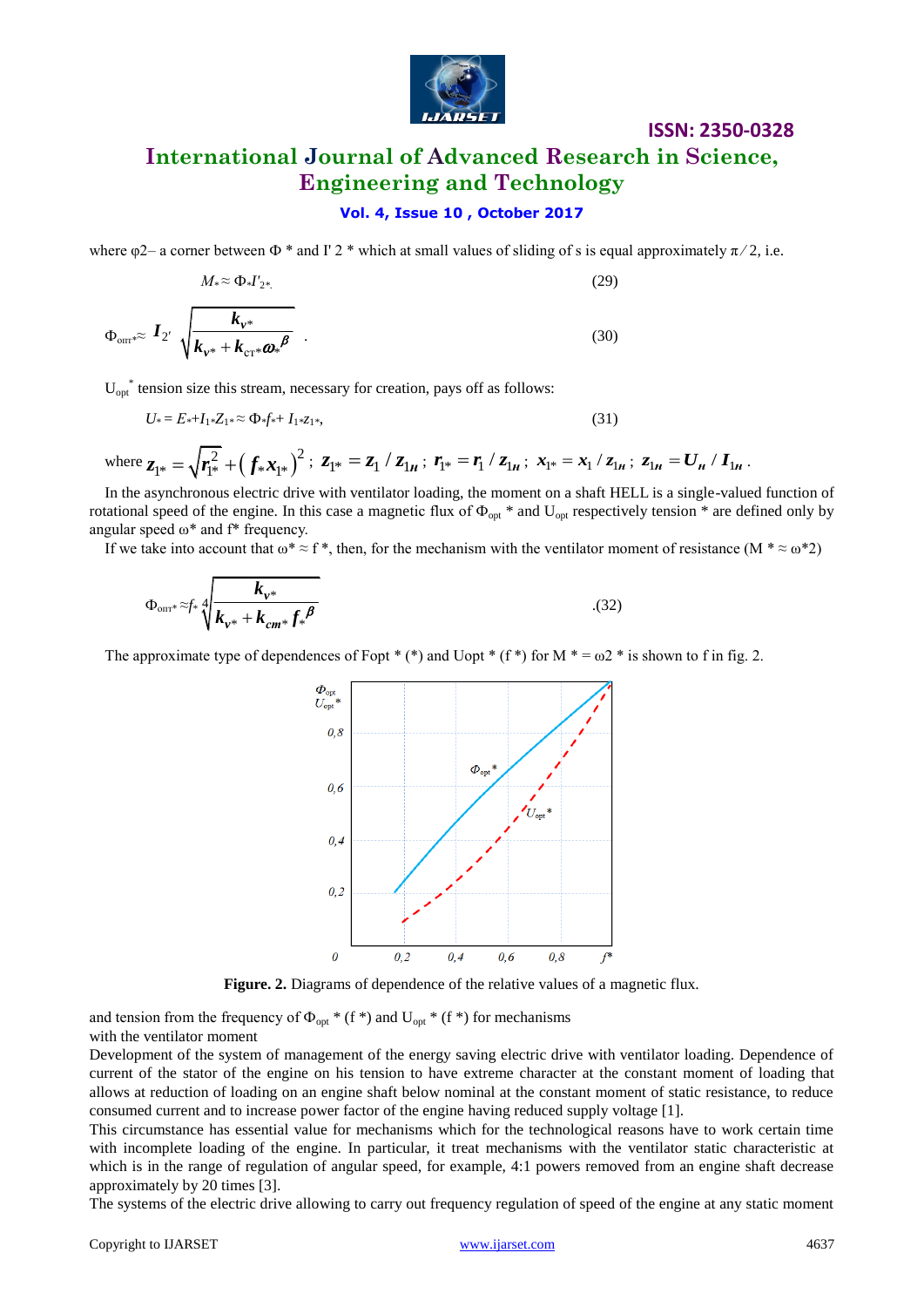

### **International Journal of Advanced Research in Science, Engineering and Technology**

#### **Vol. 4, Issue 10 , October 2017**

of loading (in particular at casual loading) have excess complexity for electric drives of mechanisms at which the moment is unambiguously connected with angular speed. Therefore for electric drives with ventilator loading it is expedient to use other system of regulation that will allow to achieve a certain simplification and reduction in cost of system of the electric drive.

In fig. 3.the functional diagram of the offered system of the energy saving asynchronous electric drive with control on the stator current module on the basis of the EPS-OA [9,10] electric drive is provided.



**Figure. 3.** The functional diagram of the energy saving asynchronous electric drive with control on the engine stator current module

#### **III. RESULTS AND DISCUSSIONS**

The energy saving electric drive with ventilator loading turns on the frequency converter 1 consisting of the transistor pulse-width regulator 2 with two force transistors keys 3 and 4, the thyristorinverter 5 with the reverse diodes 6, two current sensors 9 and 10, two constant resistors 11 and 12, and the unit 7 of control of operation of the frequency converter 1 is executed in the form of the relay circuit of comparing 13, the generator of an algorithm of switching of 14 thyristors 8 of the inverter 5, the pulse width modulator 15 and the generator of an algorithm of switching of 16 transistors of force transistor keys 3 and 4, the voltage sensor 18, the voltage controller 19 and the function generator 20.

The device for control of the electric drive works as follows. The diagram of the device with control on the module of current of the stator [2] allows to set  $U_{ex}/f_{ex}$  ratio parametric, i.e.  $f_{ex}$  frequency on an output of the thyristor inverter (engine stator tension frequency) is set automatically depending on loading on a shaft of the asynchronous engine and a signal of installation on the engine stator Im current module.

At the same time time of frequency control of  $f_{ex}$  in case of change of the controlling influences makes value  $1/f_0$ . where  $f_0$  – switching frequency of thyristors of the inverter. Output frequency of the thyristor inverter at the same time is equal to  $f_{ex} =$  to f0/6. During this time even on rather low frequencies the electromagnetic flow of a rotor of the asynchronous engine owing to the considerable constant of time doesn't manage to change significantly, than the range extension of regulation of speed is provided.

The parametric job of frequency excludes also need of any limit of current as restriction of current happens automatically. Feature of this electric drive is also existence of the moment on a shaft of the fixed engine. The function generator in the diagram sets the required correlation between  $U_{opt}$  and  $f_{ex}$  in compliance with expressions (31) and (32). The type of the relative dependences of  $F_{opt}$  \* (\*) and  $U_{opt}$  \* ( $f_{ex}$  \*) for mechanisms with the ventilatory moment of resistance is shown to f<sub>ex</sub> in fig. 2. The voltage controller, comparing optimum  $U_{opt}(\gamma)$  and leaking values of tension of the stator of the engine from the voltage sensor, influences the frequency converter so that to provide their equality and to receive  $\Phi_{\text{out}}$  required value of an optimum flow for minimization of losses in the drive.

Dependences of  $U_{opt}$  \* ( $f_{ex}$ \*) the illustrating curves realized by the FP functional converter and calculated by the offered technique for various engines at ventilatory loading are given in fig. 4. Figure 1 has designated two almost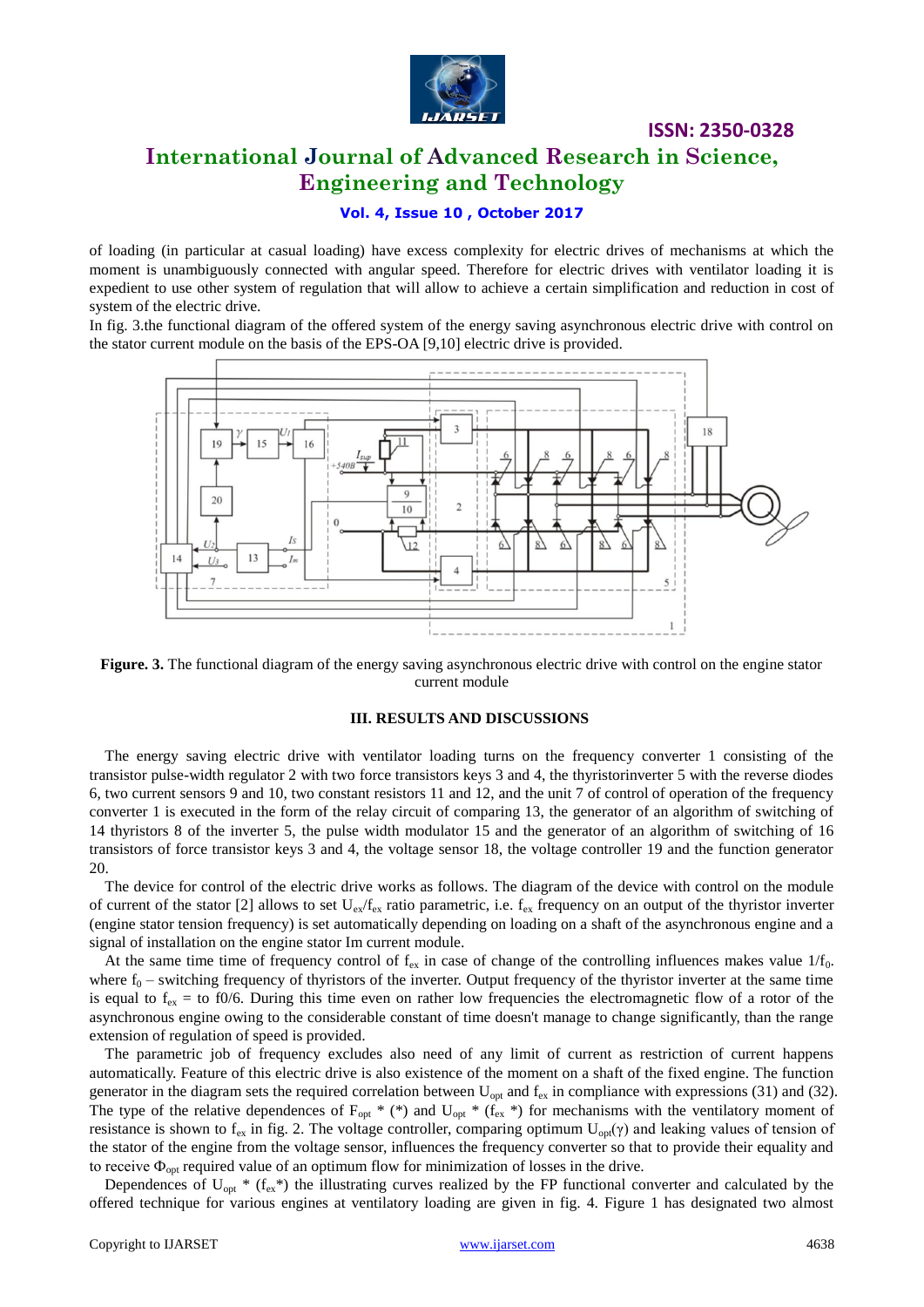

### **International Journal of Advanced Research in Science, Engineering and Technology**

#### **Vol. 4, Issue 10 , October 2017**

coinciding curves for a case of use of engines of a series 4A (4A250M4 and 4A100M6) with a power respectively 2,2 and 90,0 kW and  $2r = 4$ . Apparently, the received curves are extremely simple for practical realization. By figure 2 it is designated for the special frequency and adjustable MAP-642-4 electric motor with a power of 90,0 kW. In this case absolute values change a little, but the configuration of a curve remains former that leads only to adjustment of the FP parameters. The curve 3 corresponds to the engine 4A250M4 at the real ventilator mechanical characteristic

$$
M_* = M_{0*} - (1 - M_{0*}) f_{\text{BhIX}*}^2
$$
, (33)

where  $M_0$  \* = 0,08. The form of a curve 3 is identical to previous. In fig. 5 the simplest diagram for practical implementation of the functional dependences of fig. 4 is figured. At the same time the initial curve is approximated by the broken line consisting of three segments. Apparently, it rather precisely can reproduce the required curves and their adjustment by voltage variation of actuating of voltage reference diodes of VD1 and VD2

The pilot studies of the system of the electric drive minimizing losses of engine capacity. This system of extremal control is realized on the basis of the frequency converter with the transistor voltage controller and the thyristor independent inverter of tension. The control range of angular speed in case of the ventilatory moment of loading makes 12:1 in case of rigidness of mechanical characteristics above, than rigidness of natural mechanical characteristics in all control range.

The pilot study of the asynchronous electric drive of the centrifugal META-11-JS-65s pump by the offered control unit and with the A42-6 engine is conducted. Power of the drive engine of  $\text{Rn} = 1.7 \text{ kW}$ , rotational speed of  $\text{nn} = 980$ RPM.



**Figure. 4.** Calculated dependences of optimal tension of Uopt  $*$  from the output frequency of the -inverter of a row of types of asynchronous engines: 1 – asynchronous engines of a series 4A (4A250M4 and 4A100M6), 2 – special frequency and adjustable electromotor MAP-642-4, 3 – the engine 4A250M4 in case of the real ventilator mechanical characteristic



**Figure. 5.** Scheme of the functional converter for realization of dependence of  $U_{\text{opt}}$ <sup>\*</sup> ( $f_{\text{ex}}$ <sup>\*</sup>).

The experimental energetic characteristics AD on summary losses  $\Delta P_{dv}$  \*(M\*) for adjustable and energy saving electric drives are provided on fig. 6. Experiments showed that, efficiency of extremal regulation is especially strongly shown in case of small loadings  $(M \ll 0, 0, 0)$ , in the idling mode in case of control with energy saving of loss of power in the engine more than 20% decrease. Similar results are received as well in case of values of frequencies of power voltage below rated.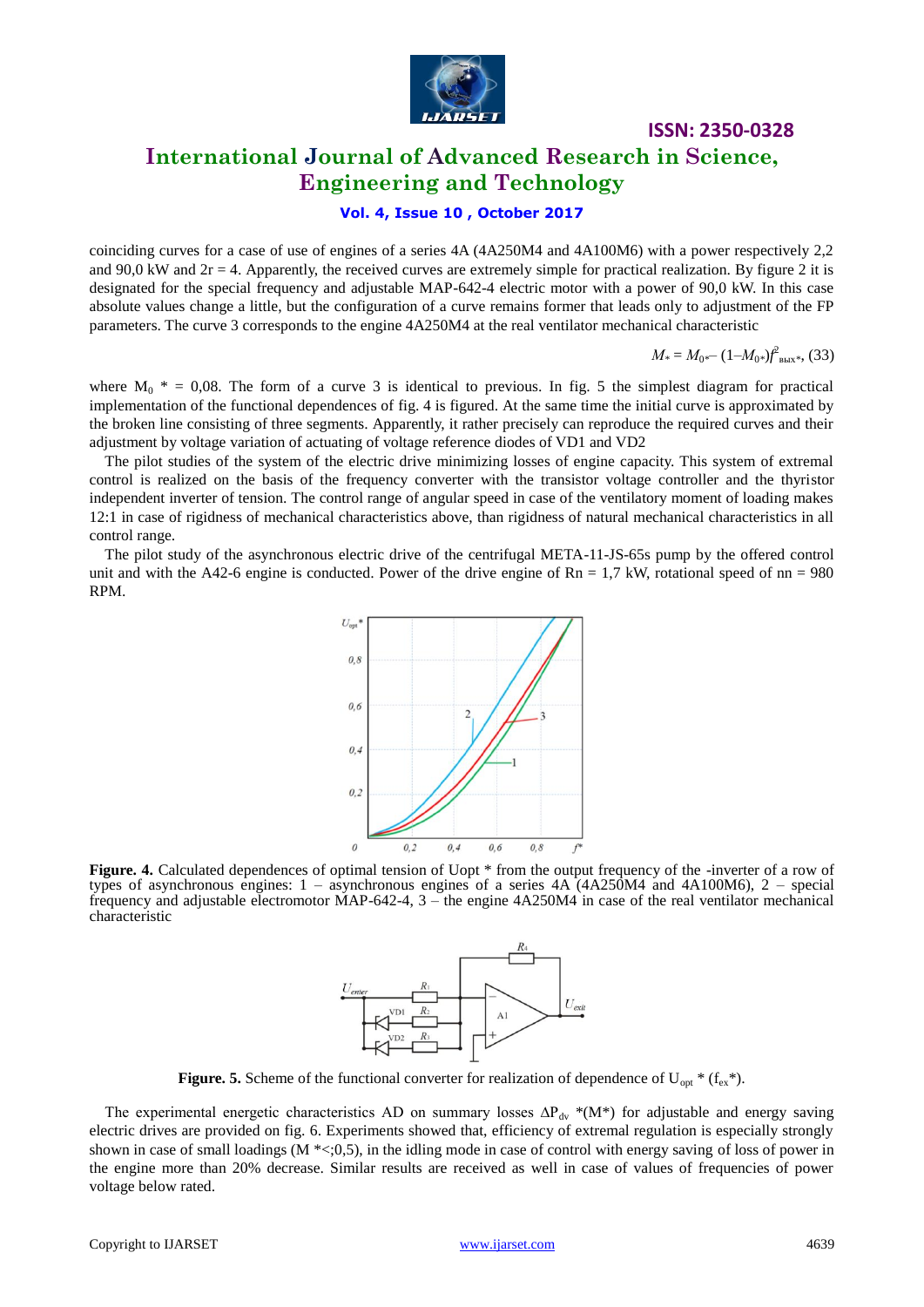

# **International Journal of Advanced Research in Science, Engineering and Technology**

**ISSN: 2350-0328**

#### **Vol. 4, Issue 10 , October 2017**



**Figure. 6.** Energetic characteristics of the asynchronous engine on summary losses ∆Рдв \* (M \*): and – the adjustable EPS-OA electric drive: " — the energy saving electric drive with control to the stator current module  $\Box$ "– the energy saving electric drive with control to the stator current module: "

In fig. 7.some experimental direct current characteristics in case of rated frequency of power voltage are given ( $f^*$  = 1). These dependences of the relative values of current of the stator (I \*), engine electrical power factor ( $\cos\varphi_{\rm dv}$  \*) and complete losses of the engine ( $\Delta P^*$ ) as the relative power on its shaft Rdv \* (solid lines) and the mode of regulation on the law  $U/f = \text{const}$  (dotted lines). Apparently, efficiency of extremal regulation practically comes to light only in case of M\*<0,5, but in case of regulation on a minimum of losses of power the electrical power factor of the engine increases in the mode of idling of the engine almost three times, current of the stator and loss decrease more than twice, similar results are received as well in case of values of frequencies of power voltage below rated.

In the fig. 7.the experimental dependences of the relative values of current of the stator  $(I^*)$  and engine electrical power factor (cos $\varphi_{\text{dv}}$ <sup>\*</sup>) functions of the relative moment of the engine are given (M<sup>\*</sup>) with a frequency of power voltage of 10 Hz ( $f * = 0.2$  continuous curves). Here, also as well as in the previous case comparative dependences of the mode of regulation on the law  $U/f = const$  (dotted curves) in a zone of low loading of the engine are this, i.e. in regime of the close to idling the electrical power factor of the engine raises twice, and current of the stator decreases also almost twice.



**Figure. 7.** The experimental statistic characteristics of the electric drive with a frequency of 50 Hz and 10 Hz.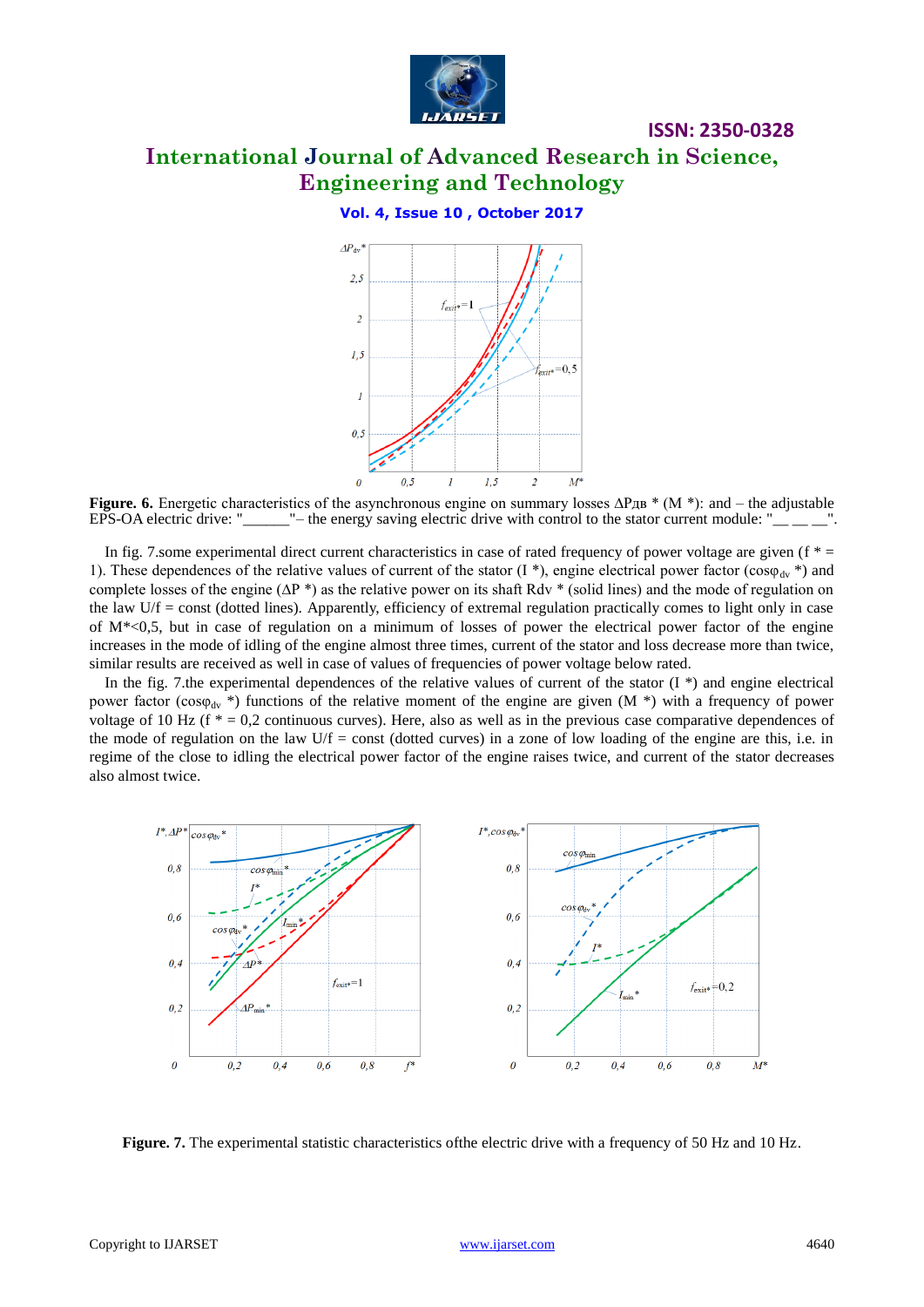

# **International Journal of Advanced Research in Science, Engineering and Technology**

#### **Vol. 4, Issue 10 , October 2017**

The oscillograms are provided on fig. 8 and illustrate some dynamic properties of system. In fig. 8 process of aemission of load rating on the idling engine in case of rated frequency of power voltage and change is figured at the same time of current of the  $I_{\text{dv}}$  engine and rotational speed of n. Apparently, the enclosed perturbation is fulfilled for 0,3 with in case of "fit" of rotating speed to 28%.

Oscillograms of fig. 8.illustrates the process of reset of load rating. On rotational speed establishment transient phenomenon comes to an end for 0,07s, however tension is set approximately for 1s.



Figure. 8. Oscillogram of an emission and fall off a rated load.

Regulations in sizes of currents and tension are practically absent, and the system passes into economy mode of work with the lowered magnetic flux of the engine.

Estimating the received results, one may say, that the system of the frequency and adjustable extreme electric drive minimizing losses of engine capacity has good energy saving, and also satisfactory dynamic properties. And efficiency of use of this system of the electric drive of subjects is more, than the periods of idling of the engine are more long.

Use of the offered system will allow to increase use of the engine and productivity of the mechanism, and also to improve power of the electric drive due to economy of the electric power. In general this system of the electric drive can be recommended for application with the mechanisms which aren't imposing increased requirements to dynamics of the drive and in too time for some the operating mode with incomplete loading of the engine is characteristic.

#### **REFERENCES**

<sup>[1]</sup> Aripov N. M., Ismatkhodzhayev S. K., Usmonov Sh. Yu. The energy saving frequency and adjustable asynchronous electric drive with ventilator loading//the Uzbek log of the Problem of informatics and power engineering. – Tashkent, 2011. – No. 2. Page 74-76.

<sup>[2]</sup> Aripov N. M., Usmonov Sh. Yu. Development of the energy saving frequency and adjustable asynchronous electric drive with ventilator loading.//Electrician. 2011. No. 4. – Page 26-28.